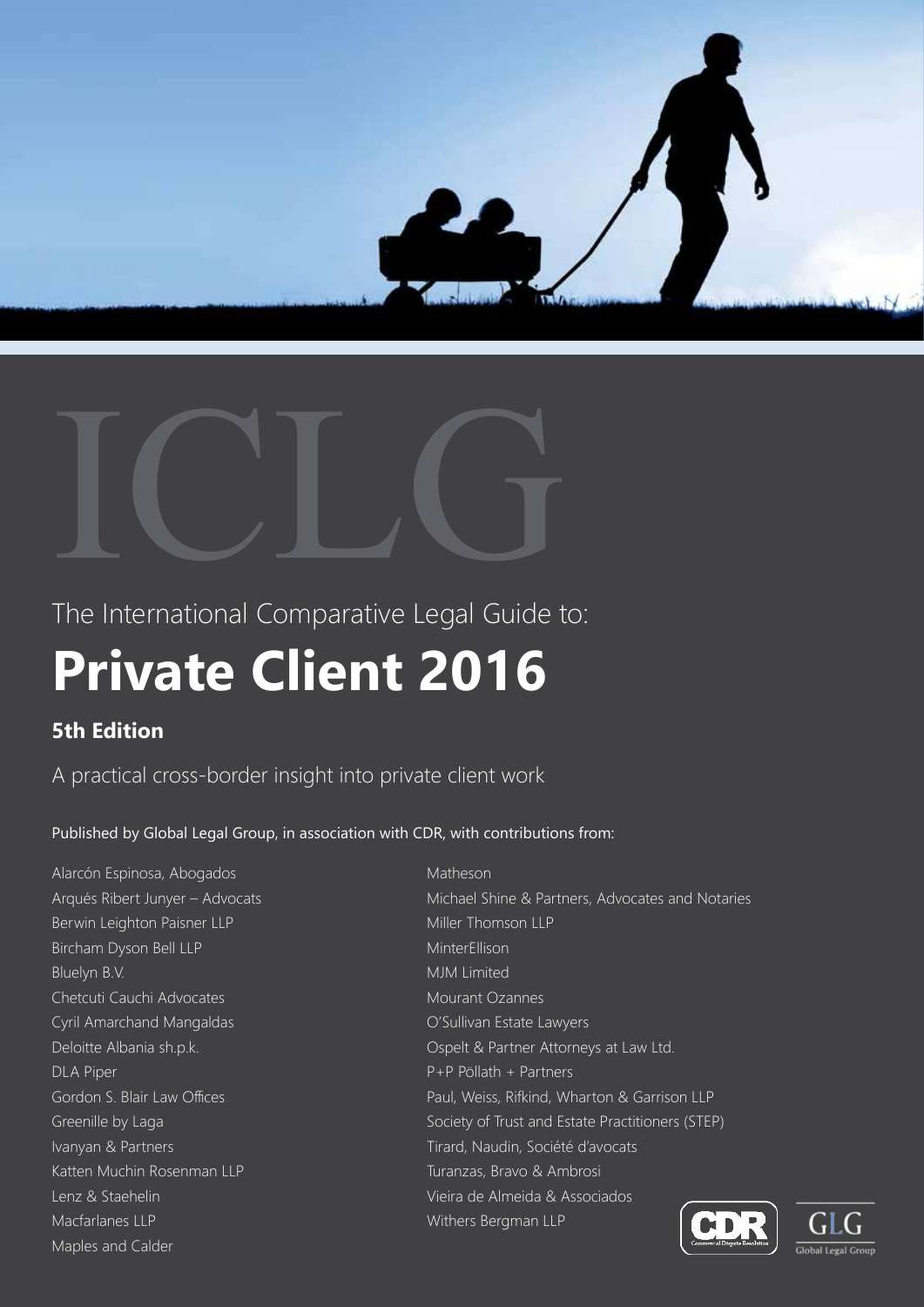## The International Comparative Legal Guide to: Private Client 2016

## General Chapters:

| 1              | <b>Charity Law and the Taxation of Philanthropy in England and Wales – Nicholas Harries &amp;</b><br>Nicholas Pell, Macfarlanes LLP                                           | 1  |
|----------------|-------------------------------------------------------------------------------------------------------------------------------------------------------------------------------|----|
| 2              | Globally Speaking: Putting HMRC's Approach to Taxation of Foreign Owners of UK Property into<br><b>Context</b> – Helen Ratcliffe & Matt Braithwaite, Bircham Dyson Bell LLP   | 9  |
| 3              | Pre-Immigration Planning Considerations for the HNW Client – Think Before you Leap –<br>Shelly Meerovitch & Joshua S. Rubenstein, Katten Muchin Rosenman LLP                  | 15 |
| $\overline{4}$ | European Union Succession Regulation Now in Effect: How it Impacts Planning for All Persons With<br><b>EU Connections</b> – Margaret R. O'Sullivan, O'Sullivan Estate Lawyers | 21 |
| 5              | <b>Is the UK Still OK for Non-Doms?</b> – Marilyn McKeever & Damian Bloom,<br>Berwin Leighton Paisner LLP                                                                     | 25 |
| 6              | Navigating Complex US Immigration Laws: US Visas & Taxation - Mark Haranzo & Reaz Jafri,<br>Withers Bergman LLP                                                               | 30 |
| 7              | A Few Words about Currency Control: What You Should Know Before Moving to Russia – Yulia<br>Chekmareva, Ivanyan & Partners                                                    | 35 |
| 8              | <b>The Limits to Transparency</b> – George Hodgson, Society of Trust and Estate Practitioners (STEP)                                                                          | 38 |

## Country Question and Answer Chapters:

| 9  | <b>Albania</b>                                                  | Deloitte Albania sh.p.k.: Xheni Kakariqi & Erlind Kodhelaj                             |     |  |
|----|-----------------------------------------------------------------|----------------------------------------------------------------------------------------|-----|--|
| 10 | <b>Andorra</b>                                                  | Arqués Ribert Junyer – Advocats: Jaume Ribert i Llovet &<br>Jordi Junyer i Ricart      |     |  |
| 11 | Australia                                                       | MinterEllison: William Thompson & Sally Newman                                         |     |  |
| 12 | <b>Belgium</b>                                                  | Greenille by Laga: Alain Laurent Verbeke & Alain Nijs                                  | 70  |  |
| 13 | <b>Bermuda</b>                                                  | MJM Limited: Jane Collis & Hildeberto ("Hil") de Frias                                 | 79  |  |
| 14 | <b>British Virgin Islands</b>                                   | Maples and Calder: Arabella di Iorio & Richard Grasby                                  | 86  |  |
| 15 | Canada                                                          | Miller Thomson LLP: Martin J. Rochwerg & Rachel L. Blumenfeld                          |     |  |
| 16 | <b>Cayman Islands</b>                                           | Maples and Calder: Nigel Porteous & Alex Way                                           |     |  |
| 17 | China                                                           | DLA Piper: Todd Beutler & Daisy Guo                                                    |     |  |
| 18 | <b>Cyprus</b>                                                   | Chetcuti Cauchi Advocates: Dr. Jean-Philippe Chetcuti & Charles Savva                  |     |  |
| 19 | France                                                          | Tirard, Naudin, Société d'avocats: Jean-Marc Tirard & Maryse Naudin                    |     |  |
| 20 | Germany                                                         | P+P Pöllath + Partners: Dr. Andreas Richter & Dr. Katharina Hemmen                     |     |  |
| 21 | Mourant Ozannes: Matthew Guthrie & Tim Crook<br><b>Guernsey</b> |                                                                                        | 133 |  |
| 22 | DLA Piper Hong Kong: Todd Beutler<br><b>Hong Kong</b>           |                                                                                        | 139 |  |
| 23 | India                                                           | Cyril Amarchand Mangaldas: Cyril Shroff & Rishabh Shroff                               | 146 |  |
| 24 | <b>Ireland</b>                                                  | Matheson: John Gill & Allison Dey                                                      | 154 |  |
| 25 | <b>Israel</b>                                                   | Michael Shine & Partners, Advocates and Notaries: Shira Shine &<br>Marina Shnayderman  | 161 |  |
| 26 | <b>Jersey</b>                                                   | Mourant Ozannes: Edward Devenport & Giles Corbin                                       |     |  |
| 27 | Liechtenstein                                                   | Ospelt & Partner Attorneys at Law Ltd.: Alexander Ospelt &<br>Martin Gassner           | 175 |  |
| 28 | <b>Malta</b>                                                    | Chetcuti Cauchi Advocates: Dr. Jean-Philippe Chetcuti &<br>Dr. Priscilla Mifsud Parker | 182 |  |
| 29 | <b>Mexico</b>                                                   | Turanzas, Bravo & Ambrosi: Pedro Ramírez Mota-Velasco                                  | 191 |  |
|    |                                                                 | Continued Overleaf ■                                                                   |     |  |

**Further copies of this book and others in the series can be ordered from the publisher. Please call +44 20 7367 0720**

#### **Disclaimer**

This publication is for general information purposes only. It does not purport to provide comprehensive full legal or other advice. Global Legal Group Ltd. and the contributors accept no responsibility for losses that may arise from reliance upon information contained in this publication. This publication is intended to give an indication of legal issues upon which you may need advice. Full legal advice should be taken from a qualified professional when dealing with specific situations.

 $\overline{\phantom{a}}$ 

Vos, Macfarlanes LLP **Head of Business** 

 $\mathbf{G}$ 

**Development** Dror Levy

**Sales Director** Florjan Osmani

**Account Directors** Oliver Smith, Rory Smith

**Senior Account Manager** Maria Lopez

**Sales Support Manager** Toni Hayward

**Editor** Caroline Collingwood

**Senior Editor** Suzie Levy

**Group Consulting Editor** Alan Falach

**Group Publisher** Richard Firth

**Published by** Global Legal Group Ltd. 59 Tanner Street London SE1 3PL, UK Tel: +44 20 7367 0720 Fax: +44 20 7407 5255 Email: info@glgroup.co.uk URL: www.glgroup.co.uk

**GLG Cover Design** F&F Studio Design

**GLG Cover Image Source** iStockphoto

**Printed by**

Stephens & George Print Group December 2015

Copyright © 2015 Global Legal Group Ltd. All rights reserved No photocopying

**ISBN** 978-1-910083-76-5 **ISSN** 2048-6863

#### **Strategic Partners**



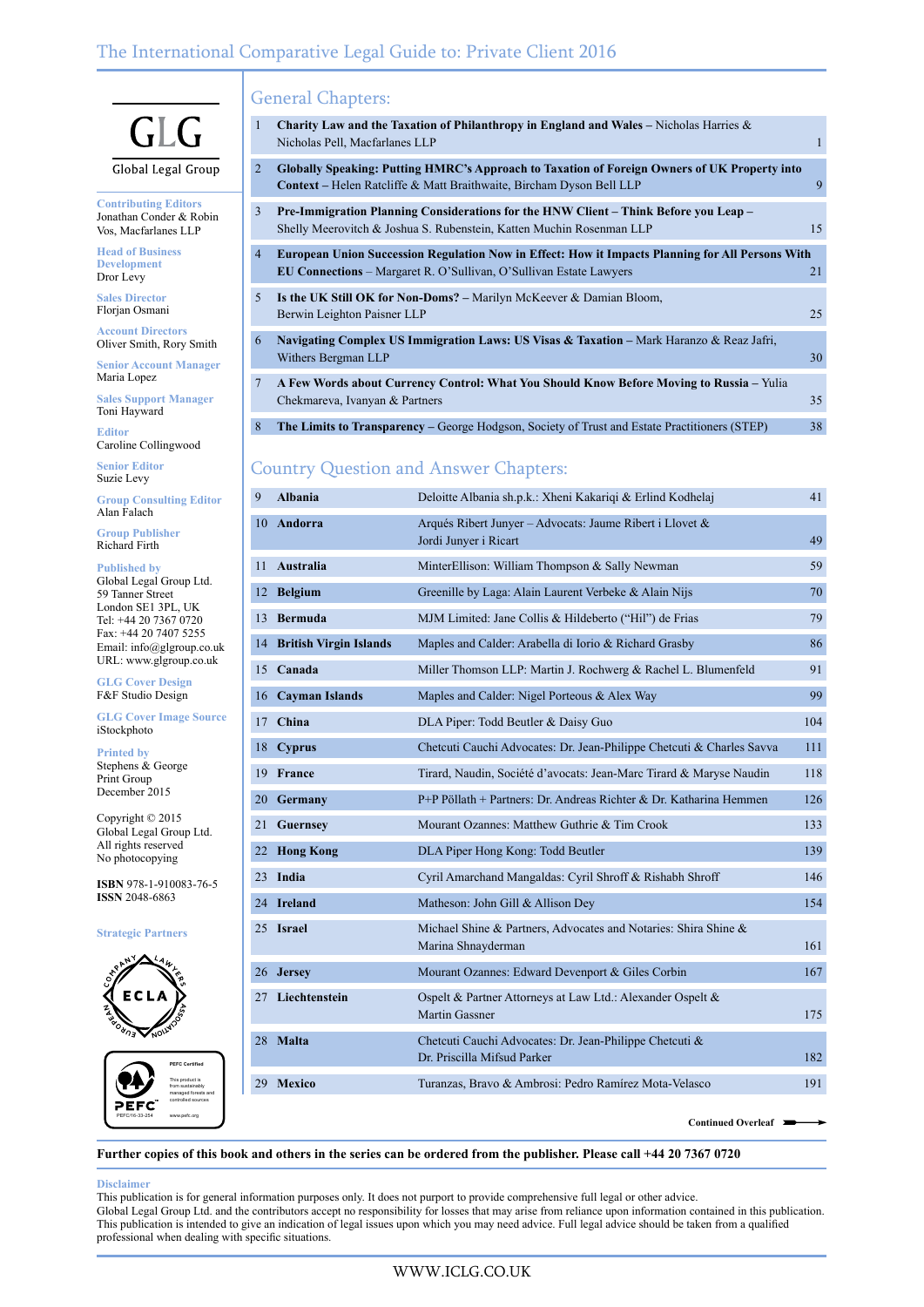## The International Comparative Legal Guide to: Private Client 2016

| GLG                | <b>Country Question and Answer Chapters:</b> |                                                                                                                        |     |  |  |
|--------------------|----------------------------------------------|------------------------------------------------------------------------------------------------------------------------|-----|--|--|
|                    | Monaco<br>30                                 | Gordon S. Blair Law Offices: Alexis Madier                                                                             | 196 |  |  |
| Global Legal Group | <b>Netherlands</b><br>31                     | Bluelyn B.V.: Dirk-Jan Maasland & Jules de Beer                                                                        | 202 |  |  |
|                    | 32 Portugal                                  | Vieira de Almeida & Associados: Tiago Marreiros Moreira &                                                              |     |  |  |
|                    |                                              | Frederico Antas                                                                                                        | 210 |  |  |
|                    | Russia<br>33                                 | Ivanyan & Partners: Yulia Chekmareva & Dmitry Mikhailov                                                                | 219 |  |  |
|                    | 34 Spain                                     | Alarcón Espinosa, Abogados: Pablo Alarcón Espinosa                                                                     | 227 |  |  |
|                    | Switzerland<br>35                            | Lenz & Staehelin: Heini Rüdisühli & Lucien Masmejan                                                                    | 233 |  |  |
|                    | <b>United Kingdom</b><br>36                  | Macfarlanes LLP: Jonathan Conder & Robin Vos                                                                           | 243 |  |  |
|                    | <b>USA</b><br>37                             | Paul, Weiss, Rifkind, Wharton & Garrison LLP in association with<br>Morgan Stanley: Alan S. Halperin & Andrea L. Sanft | 259 |  |  |

## EDITORIAL

Welcome to the fifth edition of *The International Comparative Legal Guide to: Private Client.*

This guide provides corporate counsel and international practitioners with a comprehensive worldwide legal analysis of the laws and regulations of private client work.

It is divided into two main sections:

Eight general chapters. These are designed to provide readers with a comprehensive overview of key issues affecting private client work, particularly from the perspective of a multi-jurisdictional transaction.

Country question and answer chapters. These provide a broad overview of common issues in private client laws and regulations in 29 jurisdictions.

All chapters are written by leading private client lawyers and industry specialists and we are extremely grateful for their excellent contributions.

Special thanks are reserved for the contributing editors Jonathan Conder and Robin Vos of Macfarlanes LLP for their invaluable assistance.

Global Legal Group hopes that you find this guide practical and interesting.

The *International Comparative Legal Guide* series is also available online at www.iclg.co.uk.

Alan Falach LL.M. Group Consulting Editor Global Legal Group Alan.Falach@glgroup.co.uk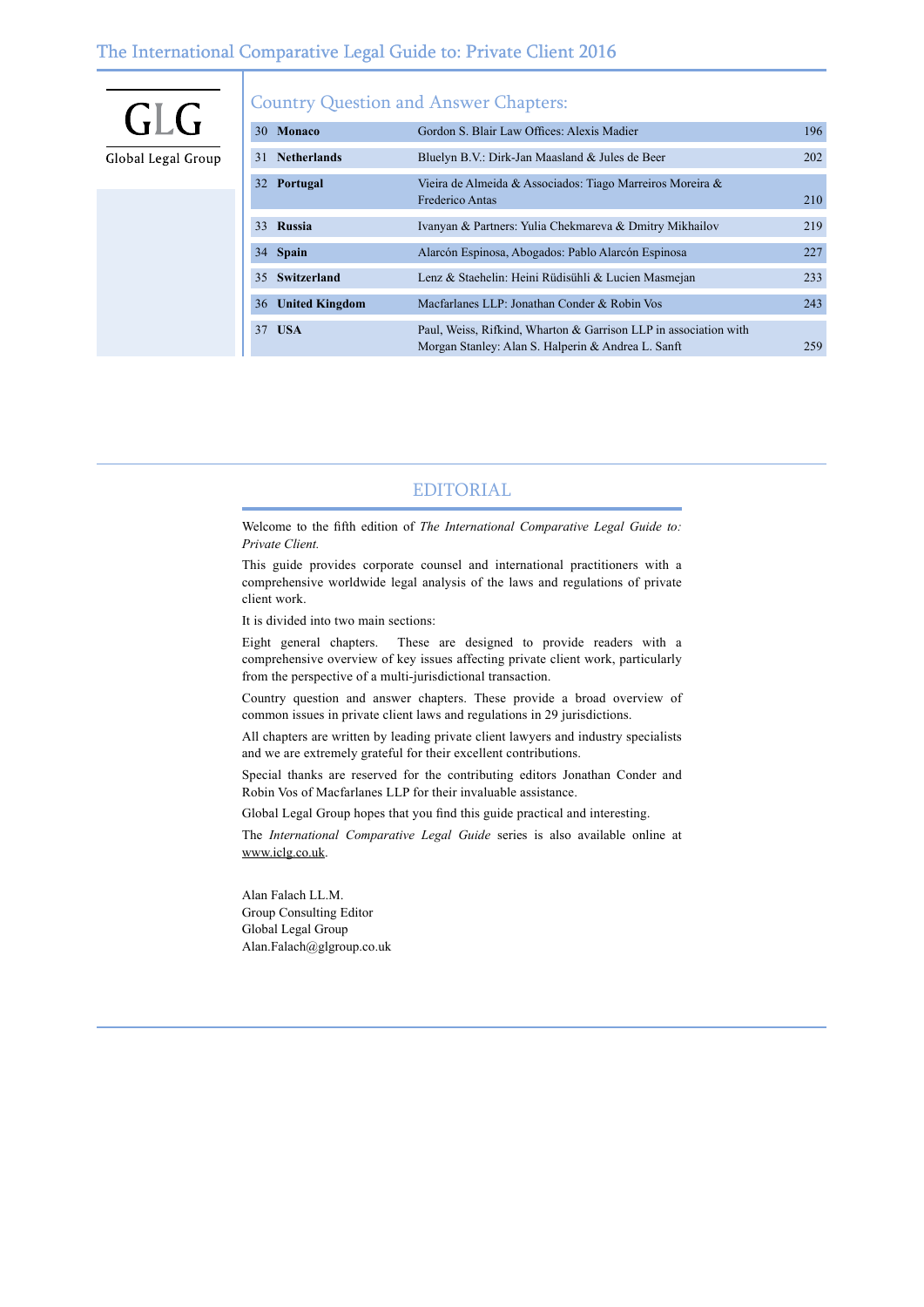# Malta

## Chetcuti Cauchi Advocates

#### **1 Pre-entry Tax Planning**

#### **1.1 In your jurisdiction, what pre-entry estate and gift tax planning can be undertaken?**

There are no estate or gift taxes applicable in Malta. When a person is interested in becoming a Malta resident non-domiciliary then no taxes are payable on the capital that is brought into the country. Malta resident non-doms only pay taxes on the income that arises in Malta and income that arises abroad but is remitted to Malta.

#### **1.2 In your jurisdiction, what pre-entry income and capital gains tax planning can be undertaken?**

Income tax in Malta is levied in accordance with the type of residence that one takes up. Persons who are ordinarily resident, but not domiciled in Malta may choose to apply to become beneficiaries of special tax status in terms of 'The Residence Programme Rules' (in the case of EU, EEA and Swiss Nationals), and the Malta 'Global Residence Programme Rules' (applicable for Non-EU Nationals). Such beneficiaries would be entitled to a flat rate of 15%, instead of the progressive tax rates ranging from 0 to 35%, on income arising outside of Malta which is received in Malta, provided that some criteria are adhered to. EU nationals can also choose to become residents under the ordinary residence rules where the progressive tax rates would apply.

Since Malta operates a remittance basis of taxation as explained under question 1.1, planning for income tax purposes can take place whether pre-entry or not. The separation between capital and income is important in order that remitted funds can be clearly identified as capital or income.

#### **1.3 In your jurisdiction, can pre-entry planning be undertaken for any other taxes?**

There are no other relevant taxes for pre-entry planning.

## **2 Connection Factors**

#### **2.1 To what extent is domicile or habitual residence relevant in determining liability to taxation in your jurisdiction?**

The domicile of a person is very relevant in determining whether

Dr. Priscilla Mifsud Parker

a person is taxable in Malta or not. Malta domicile and residence determine whether a person is taxable in Malta and in what manner. A person who is both domiciled and resident in Malta would be taxable on a worldwide basis, whilst if either domicile or residence is missing, then the remittance basis of taxation applies.

#### **2.2 If domicile or habitual residence is relevant, how is it defined for taxation purposes?**

The term domicile is not defined under the Maltese Income Tax Acts but the local Inland Revenue Department considers an individual's domicile to be the territorial unit that regulates such things as marriage, succession and legal capacity. Domicile is considered to be the place of incorporation or principal seat of registration in the case of a body of persons.

Malta applies specific international law guidelines in relation to domicile, which include that a domicile is acquired by birth. This is referred to as 'domicile of origin'. Every person must have a domicile and no person can have more than one.

A person may opt to have a domicile of choice, however, this is quite hard to acquire.

Malta also follows the rules of the 'Doctrine of Revival' in circumstances when there is doubt of where the person is domiciled.

#### **2.3 To what extent is residence relevant in determining liability to taxation in your jurisdiction?**

The residence of a person is very relevant in determining whether a person is taxable in Malta or not, and in what manner. A person who is both domiciled and resident in Malta would be taxable on a worldwide basis, whilst if either domicile or residence is missing, then the remittance basis of taxation applies.

#### **2.4 If residence is relevant, how is it defined for taxation purposes?**

In Malta, the term 'residence' is not clearly defined in the Income Tax Acts.

However, parts of the Income Tax Acts help us determine who is considered to be a Malta tax resident.

A person is considered tax resident in Malta at law if he is not a temporary resident (as defined under Article 13 of the Malta Income Tax Act) and has showed an intention to remain permanently or has actually resided in Malta for 183 days.



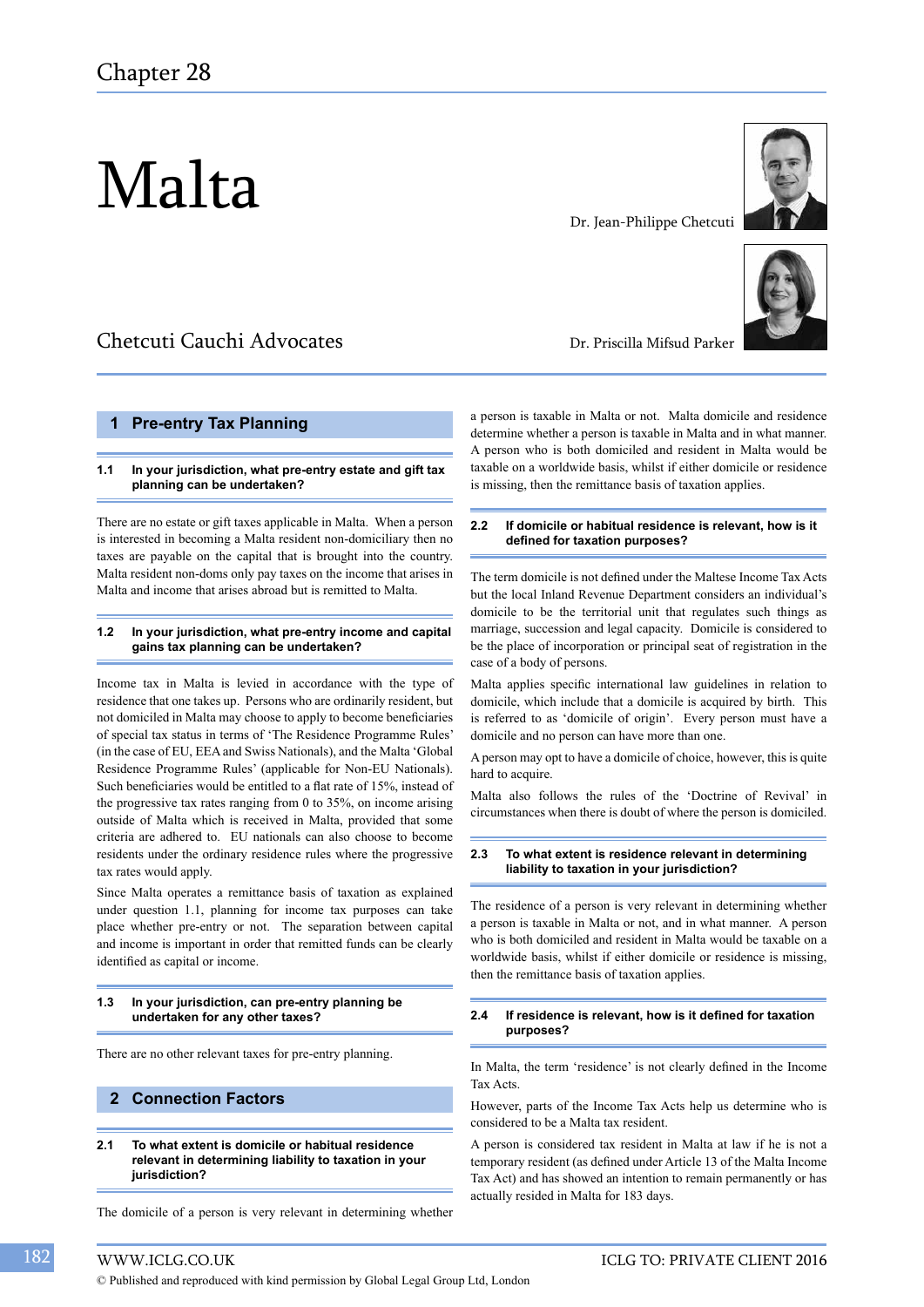Article 13 defines what a "temporary resident" is and exempts from tax those persons who are in Malta for a temporary period and who have no intention to stay in Malta. These persons would stay in Malta for less than 183 days (six months) – the temporary period.

#### **2.5 To what extent is nationality relevant in determining liability to taxation in your jurisdiction?**

Maltese nationality is not a relevant factor in the determination of liability to tax.

#### **2.6 If nationality is relevant, how is it defined for taxation purposes?**

This is not applicable.

#### **2.7 What other connecting factors (if any) are relevant in determining a person's liability to tax in your jurisdiction?**

Another connecting factor is the source of the income. Any income arising in Malta would be taxable in Malta even where the recipient is not resident or domiciled in Malta.

## **3 General Taxation Regime**

#### **3.1 What gift or estate taxes apply that are relevant to persons becoming established in your jurisdiction?**

There are no gift or estate taxes in Malta.

#### **3.2 How and to what extent are persons who become established in your jurisdiction liable to income tax?**

If a person establishes his residence in Malta but is not domiciled in Malta, then the remittance basis of taxation is applied. This means that such person is liable to tax on:

- income and taxable capital gains arising in Malta (e.g. on local bank interest; employment income; and a gain made on the transfer of immovable property situated in Malta); and
- foreign source income which is received in Malta (e.g. on foreign investment income paid directly into a Maltese bank account or which, although not paid directly into Malta, is remitted to Malta).

#### **3.3 What other direct taxes (if any) apply to persons who become established in your jurisdiction?**

Other direct taxes that may apply are: Maltese stamp duty, on the purchase of immovable property in Malta (ranging from 3.5% to 5%); and final withholding tax, on the sale of immovable property. New budget provisions provide that from 1 January 2015, the final tax on transfers of immovable property acquired after 1 January 2004 will be reduced from 12% to 8% of the transfer value, while the rate in respect of transfers of immovable property acquired before 1 January 2004 will be of 10%. One should also give due regard to the fact that it will no longer be possible to opt out of the final tax system and therefore to be taxed on the profit. Furthermore, no deduction of expenses will be allowed when one seeks to arrive at the transfer value.

A very important exemption from property tax also lies in Art 5A (4) (c) of the Maltese Income Tax Act, which provides that the transfer of own residence, or part thereof, is exempt from tax.

At the option of the recipient, a 15% withholding tax may be opted for in case of certain investment income. Otherwise such income would need to be computed within the relevant income tax return.

#### **3.4 What indirect taxes (sales taxes/VAT and customs & excise duties) apply to persons becoming established in your jurisdiction?**

In Malta, VAT is charged at a standard rate of 18% with a special reduced rate of 5% in respect of certain supplies. The latter include the supply of electricity, certain confectionery items, certain medical accessories, printed matter, the importation of certain items for the exclusive use of the disabled, domestic care services, works of art, collectors' items and antiques, certain labour-intensive services and admission to museums, art exhibitions, concerts and theatres. The supply of accommodation in hotels and holiday premises is also subject to a reduced rate of 7%. Reduced rates would also apply through the Malta VAT yacht leasing arrangement and the Malta aircraft leasing arrangement.

Customs duties are payable for non-EU imports, however, an exemption on duty applies to importation of household and personal effects on the transfer of a person's residence to Malta, if such importation is finalised within six months from initial residence.

Excise duty applies to alcohol and alcoholic beverages, manufactured tobacco and mineral oils.

#### **3.5 Are there any anti-avoidance taxation provisions that apply to the offshore arrangements of persons who have become established in your jurisdiction?**

Malta does not have wide-ranging anti-abuse provisions, however, the rules under question 3.6 could apply in certain circumstance.

#### **3.6 Is there any general anti-avoidance or anti-abuse rule to counteract tax advantages?**

The Malta Income Tax Act includes general anti-avoidance provisions in Article 51, which provides that the Director General (Inland Revenue), for tax purposes, may disregard any artificial, fictitious or abandoned scheme that reduces the amount of tax payable by a taxpayer. Furthermore, where a tax payer takes benefit of a tax scheme for the sole or main purpose of avoiding, reducing, postponing or obtaining a tax refund which otherwise wouldn't apply, the Director General (Inland Revenue) may determine the liability to tax or entitlement to refund in such a manner or such amount as may be necessary in order to nullify or modify the advantage or scheme and consequent advantage.

## **4 Taxation Issues on Inward Investment**

#### **4.1 What liabilities are there to tax on the acquisition, holding or disposal of, or receipt of income from investments in your jurisdiction?**

There is no tax liability on the acquisition or on the simple holding of investments in Malta. However, Stamp duty is generally payable on the acquisition of shares in Malta companies, unless an exemption (i.e. non-resident ownership or non-Malta activities) is issued in this regard.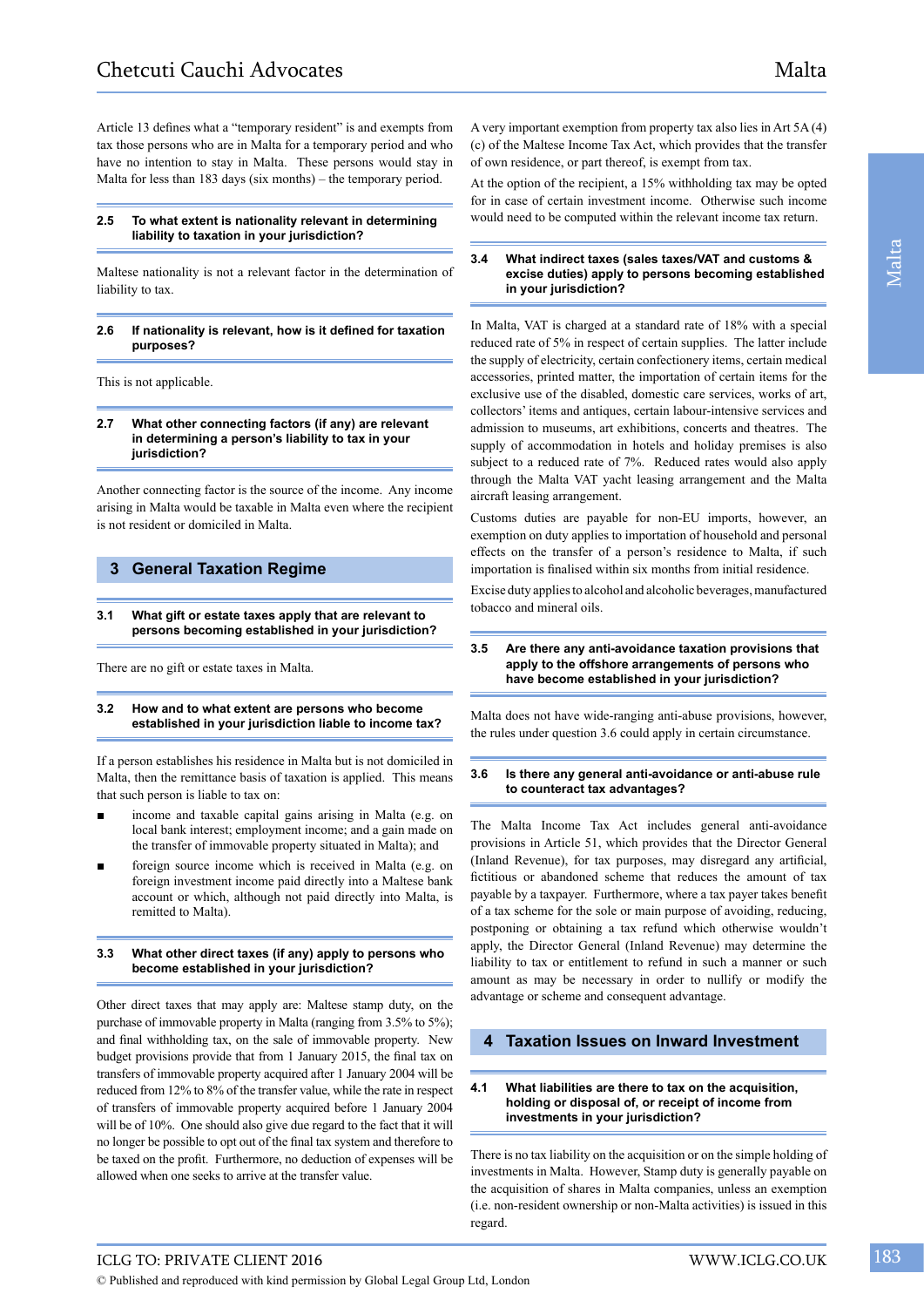Capital gains tax is due on the disposal of assets and this is calculated in the same manner as income tax and depending on the individual's personal progressive tax rates. Non-resident shareholders disposing of shares in Malta companies are exempt from capital gains tax in Malta by means of a specific provision in the Income Tax Act.

Malta taxpayers in receipt of a dividend from a Malta company, debenture interest payable to a debenture holder or interest on any other loan payable to a creditor, are eligible to receive a credit of the Malta tax paid at source on the income out of which the dividend or interest is being distributed by operation of the full imputation tax system. Should the taxpayer's personal marginal tax rate be lower than the 35% income tax suffered at the level of the company, a refund of the excess tax paid is due to the shareholder.

#### **4.2 What taxes are there on the importation of assets into your jurisdiction, including excise taxes?**

In Malta, customs duties apply on importation of items from outside the EU. An exemption on duty applies to the importation of personal and household effects on the transfer of a person's residence to Malta, if such importation is finalised within six months from initial residence.

#### **4.3 Are there any particular tax issues in relation to the purchase of residential properties?**

There is no specific property purchase tax in Malta or an annual property tax, however, stamp duty tax is payable on the purchase of immovable property. The applicable stamp duty is that of 3.5% up to the value of EUR 150,000 on the first residence in Malta and 5% thereafter. There is also a full exemption until December 2016 if the individual is buying his first property anywhere in the world.

## **5 Taxation of Corporate Vehicles**

#### **5.1 What is the test for a corporation to be taxable in your jurisdiction?**

Malta-registered companies are taxable in Malta by virtue of their incorporation regardless of where their management and control is exercised, whereas overseas companies would be taxable in Malta if their management and control is exercised in Malta.

#### **5.2 What are the main tax liabilities payable by a corporation which is subject to tax in your jurisdiction?**

The main tax liabilities payable by a Malta company would be income tax, capital gains tax, stamp duty and VAT.

#### **5.3 How are branches of foreign corporations taxed in your jurisdiction?**

The Malta branch of a foreign company is deemed to be an extension of a non-resident entity for tax purposes and is therefore subject to tax in Malta at the corporate income tax rate of 35% only on Malta-sourced income and capital gains. The chargeable income is computed in the same manner as that of a Malta registered company. Branches are thus permitted to take the same deductions in computing their taxable income. Profits from branch activities may be allocated to the various tax accounts in a similar way to local

© Published and reproduced with kind permission by Global Legal Group Ltd, London

## **6 Tax Treaties**

#### **6.1 Has your jurisdiction entered into income tax and capital gains tax treaties and, if so, what is their impact?**

Malta has entered into approximately 70 double taxation agreements and the list is always increasing. Their impact is very positive in that they encourage the growth of trade between two countries and remove the incidence of double taxation and reduce withholding taxes for payments from one country to another.

#### **6.2 Do the income tax and capital gains tax treaties generally follow the OECD or another model?**

Malta's treaties generally follow the OECD Model. Of particular importance as well is Malta's OECD positive peer review for its tax framework.

#### **6.3 Has your jurisdiction entered into estate and gift tax treaties and, if so, what is their impact?**

This is not applicable.

#### **6.4 Do the estate or gift tax treaties generally follow the OECD or another model?**

This is not applicable.

## **7 Succession Planning**

#### **7.1 What are the relevant private international law (conflict of law) rules on succession and wills, including tests of essential validity and formal validity in your jurisdiction?**

In Malta, the main legislation on succession and wills is Chapter 16 of the Maltese Civil Code, which regulates the essential validity and formal validity of wills. The only conflict of law rule on succession and wills within the Civil Code is Article 682, which specifies that wills made outside Malta, shall have effect in Malta only if such are made in the form prescribed by the law of the place in which the will is made.

Under the Civil Code, the law enables any person who does not have any legal disability to dispose of his property, whether in whole or in part. There are two types of wills, namely, public or secret. In the case of spouses, the law enables them to have a joint will, known as, will *unica charta*. Public wills must be received and published by a notary public in the presence of two witnesses, whose signature is always required. In the case of secret wills, these may be printed, type-written or written in ink either by the testator himself or by a third person and shall be delivered to the registrar of the court of voluntary jurisdiction.

With respect to rules on the essential validity of wills, the law, in addition to the capacity of the testator, further imposes rules in relation to the persons designated as beneficiaries. For instance, persons who, at the time of the testator's death, were not yet conceived are incapable of receiving by will. The law also imposes

Malta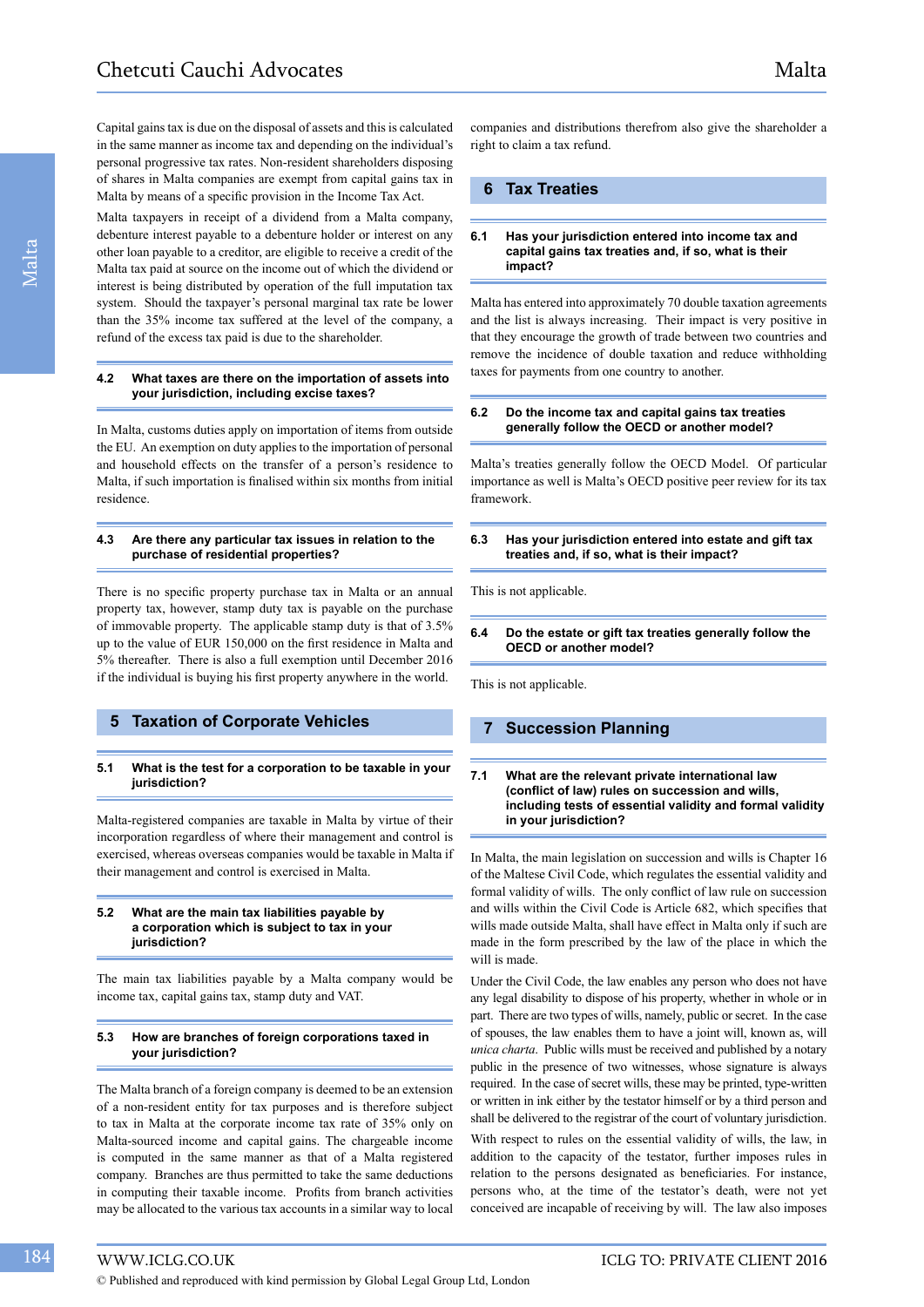rules on which property may be disposed of by will. This is known as the 'reserved portion', which refers to the right of the descendants and the surviving spouse of the deceased to have a specific portion reserved by law in their favour. A testator would therefore be restricted to dispose freely of all his property.

#### **7.2 Are there particular rules that apply to real estate held in your jurisdiction or elsewhere?**

Real estate, under Maltese law, is referred to as immovable property and any other right attached to immovable property. A cardinal rule applicable to immovable property held in Malta is that any transfer must, under the pain of nullity, take place by means of a public deed, whether this is by transfer *inter vivos* or *causa mortis*.

In the case that a testator wishes to bequeath an immovable property to a person other than by means of a will, whether to a person who is an heir or to a legatee (provided that the rules on reserved portion have been adhered to), the owner of the property may choose to grant the property by donation so long as the donation is made by means of a public deed.

The First Hall, Civil Court is the competent court in case a dispute arises from or in relation to an immovable property.

## **8 Trusts and Foundations**

#### **8.1 Are trusts recognised in your jurisdiction?**

The Trusts and Trustees Act (TTA) (Chapter 331 of the Laws of Malta), recognises the institute of Malta trusts and regulates trusts and the conduct of Malta trustees. It also provides that the Malta Financial Services Authority is the sole regulatory body. The TTA encompasses useful definitions such as 'beneficiary', 'settlor', 'trustee' and 'breach of trust', and also regulates matters such as the validity and recognition of trusts.

#### **8.2 How are trusts taxed in your jurisdiction?**

Taxation of Malta trusts is mainly regulated by Chapter 123 of the Laws of Malta; the Malta Income Tax Act; Chapter 372, the Income Tax Management Act; and Chapter 364, Duty on Documents and Transfers Act. Income that accrues to a Malta trust is chargeable to tax under the Malta Income Tax Act where at least one of the trustees of that trust is resident in Malta for tax purposes. This approach is then softened by the application of the transparency rule, which makes a trust transparent for tax purposes. In such cases income otherwise attributable to a trust would be deemed to have been automatically derived directly by the beneficiaries of that trust. Where all of the trust's income is mainly income arising outside of Malta and all the beneficiaries are neither ordinarily resident nor domiciled in Malta then the trust remains tax neutral in Malta.

On the other hand, where it is decided that the trust be treated as a Malta company, then a tax rate of 35% is payable on the income with the possibility of a 6/7ths tax refund on distributions for non-resident beneficiaries (leading to a maximum 5% effective tax rate). The trust would also be entitled to apply the participation exemption regime.

#### **8.3 How are trusts affected by succession and forced heirship rules in your jurisdiction?**

Malta is a jurisdiction which provides the right of the reserved portion as a right of the descendants and the surviving spouse over

the whole estate of the deceased. The share varies in accordance with the circumstances imposed within the law on succession within the Civil Code. As a result, any assets which have been donated or disposed by will or settled in a trust by the deceased will not be affected by any of the forced heirship rules so long as the right of any descendants and/or the surviving spouse to the reserved portion over the non-disposable portion is not prejudiced.

Where the settlor is not domiciled in Malta at the time at which he settles the property on trust, the mandatory rules within the Civil Code on forced heirship do not apply. This is also the case where the settlor eventually becomes domiciled in Malta on the basis that the law of the settlor's domicile at the time of settlement would preclude the application of Maltese succession law on the reserved portion.

#### **8.4 Are foundations recognised in your jurisdiction?**

The institute of foundations is recognised in Malta through Chapter 16 of the Laws of Malta, the Civil Code under the Second Schedule entitled Legal Persons. Foundations in Malta are used both for private and charitable purposes and they are engrained in the Maltese legal system. There is a wealth of jurisprudence dealing with foundation issues.

#### **8.5 How are foundations taxed in your jurisdiction?**

Maltese foundations may choose to be taxed either as companies or as trusts.

In the case that a foundation is treated and taxed as a company, then it will be subject to a tax rate of 35% as applicable with respect to companies ordinarily resident and domiciled in Malta. Therefore, the same exemptions applicable for companies would be equally applicable. This means that any distributions made by the foundation will be treated as dividends as in the case of shareholders of a company. Beneficiaries of a foundation may, therefore, be entitled to claim tax refunds bringing down the net effective tax rate of 5%. For instance, where qualifying to benefit, transfers of a beneficial interest may be treated as exempt security transfers.

In the case that a foundation is treated and taxed as a trust then the tax treatment mentioned above under question 6.2 will apply.

#### **8.6 How are foundations affected by succession and forced heirship rules in your jurisdiction?**

Similar principles to those outlined under question 6.3 with respect to trusts apply with respect to foundations.

## **9 Matrimonial Issues**

#### **9.1 Are civil partnerships/same sex marriages permitted/ recognised in your jurisdiction?**

Malta permits and recognises civil unions by means of the Civil Unions Act (Chapter 530 of the Laws of Malta) recently adopted on the 14 April 2014. Registration of a civil union is permissible between two persons of the same or of different sex, hence, allowing same sex civil unions. The first civil union was constituted on the 13 June 2014. 47 civil unions were registered within a year from the introduction of the act.

The act grants civil unions the same rights and obligations as those afforded by the Marriage Act (Chapter 255 of the Laws of Malta) to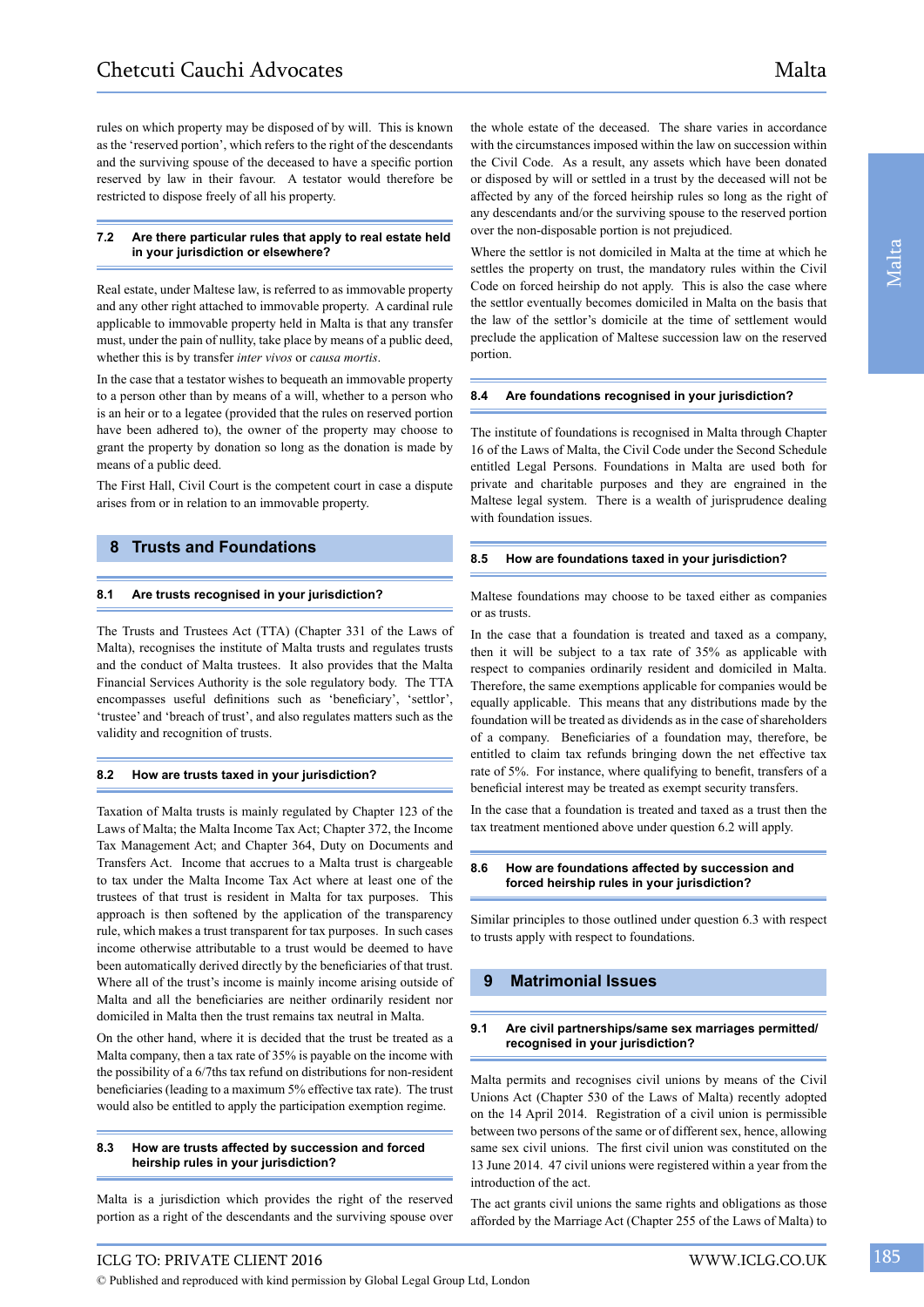heterosexual marriages in Malta. It also includes the right of joint adoption.

A civil union which is contracted between persons either of whom is bound by a previous marriage, civil union or by another union of equivalent legal status contracted outside Malta, is void.

The Civil Unions Act recognises marriages or unions of equivalent status celebrated abroad by two persons of the same-sex provided that (i) the formalities required for its validity by the law of the country where the marriage/union of equivalent status is celebrated are observed, and (ii) the parties are capable of entering into such in accordance to the law of the country of their respective domicile.

#### **9.2 What matrimonial property regimes are permitted/ recognised in your jurisdiction?**

The matrimonial regimes regulating the property of spouses during marriage, are the following:

- (i) community of acquests;
- (ii) separation of estates; and
- (iii) community of residue under separate administration (CORSA).

The community of acquests regime, being the most common regime, provides for one common fund which encompasses generally all income and earnings accrued during marriage by both spouses including property and assets acquired with moneys or other things derived from the acquests. All income, earnings, property and assets belong to both spouses equally. Generally, administration vests in either of the spouses for ordinary acts of administration and in both spouses for extraordinary acts of administration.

Separation of estates implies that the income, earnings, property and assets which are accrued during marriage remain paraphernal property, belonging exclusively to the spouse who acquired them. The other spouse does not have any legal right over such property.

CORSA, which is not that popular compared to the other two regimes, provides that spouses administer their income, earnings, property and assets accrued during marriage and part of the community of residue as separate estates. Upon the dissolution of marriage, however, any residue thereupon belongs to both of the spouses equally.

#### **9.3 Are pre-/post-marital agreements/marriage contracts permitted/recognised in your jurisdiction?**

Maltese law provides for the possibility of spouses choosing which matrimonial regime applies to their marriage before or after the celebration of marriage.

Marriage celebrated in Malta produces *ipso jure* between the spouses the community of acquests unless the spouses decide otherwise by agreement. The couple may prior to marriage enter into a pre-nuptial agreement being a public deed, before a notary, in which they expressly declare to exclude the community of acquests in favour of one of the other two regimes.

Spouses also have the option to change their matrimonial regime after celebrating their marriage. Again, as in the case of pre-nuptial agreements, the renunciation of one regime in favour of another must be undertaken by public deed, before a notary. For any change occurring after the celebration of marriage, however, the spouses must, before entering into the relative deed, obtain authorisation from the Court of Voluntary Jurisdiction.

In case of couples, who celebrated their marriage outside Malta and subsequently established themselves in Malta, the community of acquests applies with regard to any property/assets acquired by such couple after their arrival, in the absence of an agreement to the contrary by public deed.

#### **9.4 What are the main principles which will apply in your jurisdiction in relation to financial provision on divorce?**

The introduction of divorce in Malta in 2011 brought about the application of new legal provisions enacted to regulate the implications of divorce, including financial provisions.

Amongst the requirements laid down by law for divorce to be granted is the confirmation by the court that adequate maintenance is being given to the spouses and children, where this is due, and in accordance with their particular circumstances. The law further lays down what these circumstances are, namely, the means of the spouses, their ability to work, their needs and all the other circumstances of the spouses and of the children (Article 54(2) Civil Code, Chapter 16 of the Laws of Malta).

When the amount of maintenance is decided or otherwise agreed to between the spouses in a contract of separation, such amount is deemed to be adequate maintenance.

Moreover, the law provides that the person entrusted with the care of the minor children maintains the right to watch over their maintenance and education, and is still bound to contribute thereto, according to law.

In the course of the initiation of divorce proceedings, upon the receipt of a request for divorce, prior to granting the necessary approval for the spouses to proceed with divorce, the Civil Court encourages the spouses to enter into an agreement which would outline the terms of the divorce, namely: (a) the care and the custody of the children; (b) the access of the two parties to the children; (c) the maintenance of the spouses or of one of them and of each child; (d) residence in the matrimonial home; and (e) the division of the community of acquests or the community of residue under separate administration. The court may in particular, order the parties to present information about the payment of children's maintenance.

For the purpose of safeguarding the rights of the more vulnerable party in the course of divorce proceedings, the law now provides for a revolutionary provision which states that the court, on the request of the party that is to receive maintenance, may order that the spouse who is obliged to pay maintenance will also have the duty to provide an appropriate and reasonable guarantee, for the purpose of safeguarding the payment of maintenance. Such guarantee is limited to the amount of maintenance due for five years. Such guarantee is particularly ordered by the court where it is found that during the hearing or prior to the initiation of proceedings, the party due to pay maintenance failed to honour his/her obligation to pay maintenance to the detriment of the other spouse, or where there are serious objective circumstances which demonstrate the necessity of the said guarantee.

In the event that the party who was receiving maintenance as stated above, marries a third party or starts a new relationship, that party loses her/his right to receive maintenance payable by the former spouse with effect from the date of the new marriage or of the commencement of the relationship. In this case, it is assumed that the new marriage or relationship gives rise to a new obligation to maintenance. This also applies notwithstanding the fact that a separation contract between the parties exists and contains a provision whereby the obligation of maintenance subsists even though the party receiving maintenance remarries or starts a new relationship. This, however, does not apply in the case where a lump sum was given as maintenance in favour of the party who contracts a new marriage or starts a new relationship. Therefore, in such circumstances, no refund is due.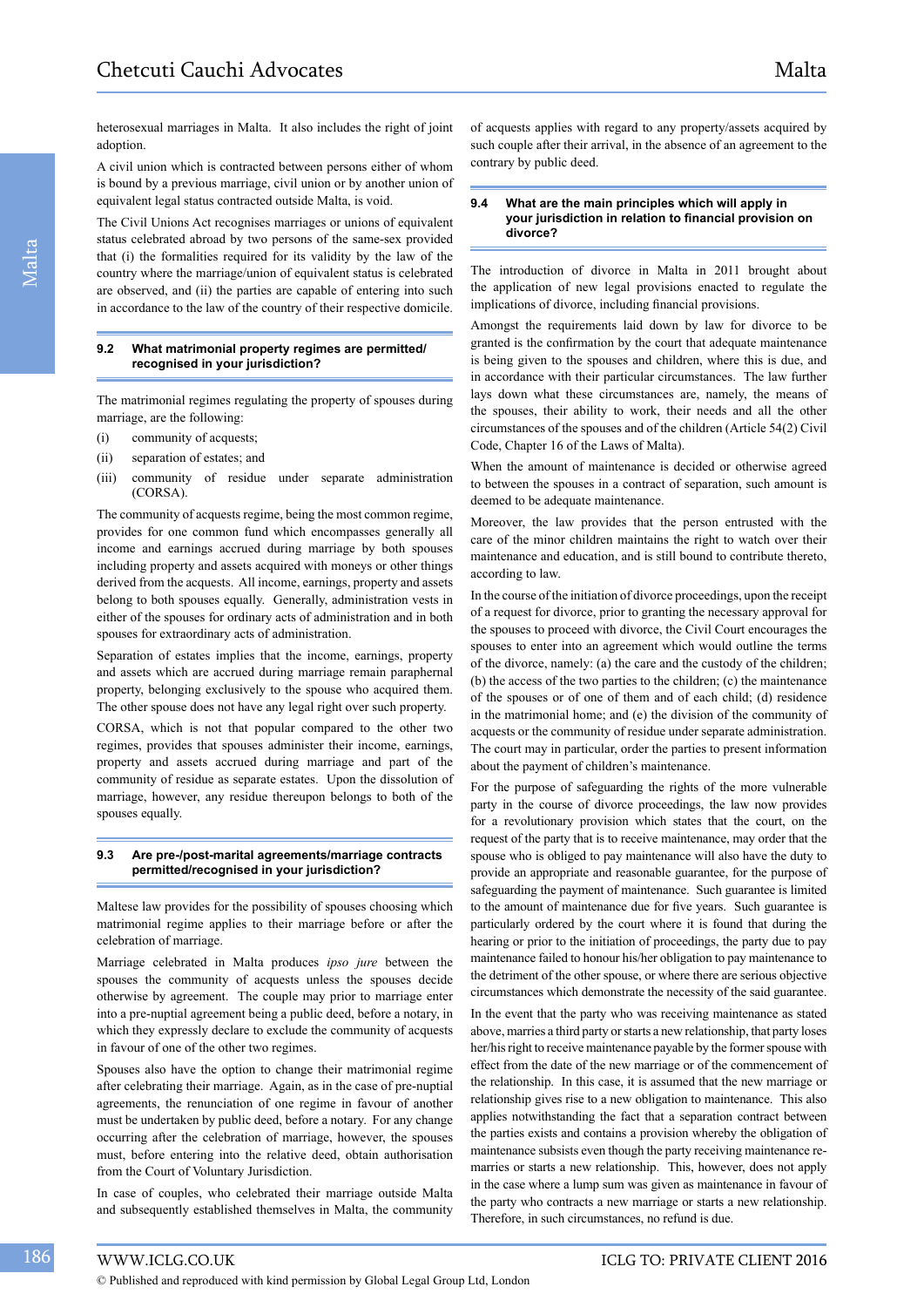Notwithstanding all of the above, the spouses may, at any time, renounce their right to maintenance. This does not apply to the children, in whose favour maintenance may not be renounced.

In the event that the spouse bound to provide for the maintenance of the children defaults, criminal proceedings may be instituted against said spouse.

Maintenance towards children is legally due till eighteen years of age. The age may, however, be extended to twenty-three years, in the case where children are in full-time education.

## **10 Immigration Issues**

#### **10.1 What restrictions or qualifications does your jurisdiction impose for entry into the country?**

Admission into Malta, through its external border, is only permitted to third country nationals who seek entry through a border crossing point and are in possession of a valid passport or equivalent recognised travel document permitting them to cross the border and are in possession of documents substantiating the purpose and the conditions of the planned visit and have sufficient means of support, both for the period of the planned visit and to return to their country of origin. A third country national who already holds a residence permit issued by one of the Schengen Member States is exempted from this requirement.

Persons who are restricted to enter Malta are those who have been prohibited to enter through an alert in the Schengen Information System and those considered to be a threat to public policy, national security or the international relations of any of the Schengen States, under the Laws of Malta or of the law of another Schengen State.

The right to enter and reside in Malta on the basis of economic selfsufficiency is generally a right reserved for EU, EEA and Swiss nationals, consequently, residence permits on the basis of economic self-sufficiency are generally not issued in respect of third country nationals. Third country nationals are in most cases directed to apply for a residence permit on the basis of studies, employment or on the basis of one of the residence programmes indicated in question 10.5 below.

#### **10.2 Does your jurisdiction have any investor and/or other special categories for entry?**

Yes, Maltese citizenship by investment may be granted by virtue of the amendments to the Maltese Citizenship Act, Chapter 188 of the Laws of Malta. A person applying for Maltese citizenship by investment benefits from a Schengen residence status for one year prior to the issue of a Maltese passport. Thus, this grants entry to Malta without the requirement of a visa for those investors applying for Maltese citizenship.

#### Eligibility for Maltese Citizenship by Investment

To qualify under the regulations, a Main Applicant for Malta Citizenship by Investment must be at least 18 years of age and must meet the necessary investment requirements.

The main applicant may also add dependents to a citizenship application including his/her spouse or partner, children and parents or grandparents, under certain conditions, to benefit under the Malta Citizenship by Investment Programme.

Beneficiaries under the Global Residence Programme may also additionally apply for citizenship under this Programme. This Citizenship by Investment Programme is currently being seen as one of the best in the world.

### 'Fit and Proper' Test

Applicants must show they are in good standing and repute and will undergo a 'fit and proper' test. The Government of Malta is committed to the highest standard of due diligence to ensure only deserving and reputable applicants are allowed to proceed for the grant of Maltese citizenship.

A four-tier due diligence process is carried out directly by the Government that will assess applicants and will process and approve applications at various stages.

Applicants must demonstrate a clean criminal record, with checks being conducted with the International Criminal Court, INTERPOL and various other authorities and sources. Applicants must provide a clean police certificate which may be submitted subsequently to the submission of the application but at all times prior to approval.

#### Good Health

Applicants must show that they do not suffer from a contagious disease or a condition requiring treatment which can impose a burden on the Maltese health system.

#### Contribution to the National Development & Social Fund

To qualify for Maltese Citizenship by Investment, the main applicant is required to contribute at least €650,000 to Malta. Of this contribution, 70 per cent will go into the National Development & Social Fund set up by the Government of Malta and run by a board of trustees. The rest goes to the consolidated fund. Spouses and children are required to contribute €25,000.

This contribution and the investments below need only be made AFTER approval of the applicants' citizenship application.

#### Property Purchase or Rental

The Main Applicant is required to make an investment in property of at least €350,000 or enter a property rental contract for at least  $€16,000$  per annum, both on five-year contracts. The property bought or rented may not be let or sub-let for the first five years.

#### Investment in Bonds/Shares

Applicants are required to invest at least €150,000 in bonds or shares from time to time approved by the Maltese Government to be kept for at least five years. This investment will need to be made in stocks sanctioned by the government as beneficial to the Island.

#### Residence Status

The "residence requirement" requires evidence of a genuine link with Malta. Approved Agents obtain advance written approval from Identity Malta of their clients' proposed links. Citizenship is granted after 12 months from effective date of commencement of the genuine link with Malta. Candidates must commit to some presence (but not 365 days) in Malta before citizenship is granted. Persons already resident one year prior to IIP approval already satisfy this requirement.

#### **10.3 What are the requirements in your jurisdiction in order to qualify for nationality?**

In order for a person to qualify for Maltese citizenship by investment, such person has to be at least 18 years of age and of good standing and repute. Applicants must demonstrate a clean criminal record, with checks being conducted with the International Criminal Court, INTERPOL and various other authorities and sources. Applicants must also show that they do not suffer from a contagious disease and that they have a global health insurance policy. At the beginning of the process, one must show a balance of at least €60,000 in their bank account.

Apart from the acquisition of citizenship by investment, Maltese law grants citizenship to any person born in Malta, provided either of the

ICLG TO: PRIVATE CLIENT 2016 WWW.ICLG.CO.UK 187

© Published and reproduced with kind permission by Global Legal Group Ltd, London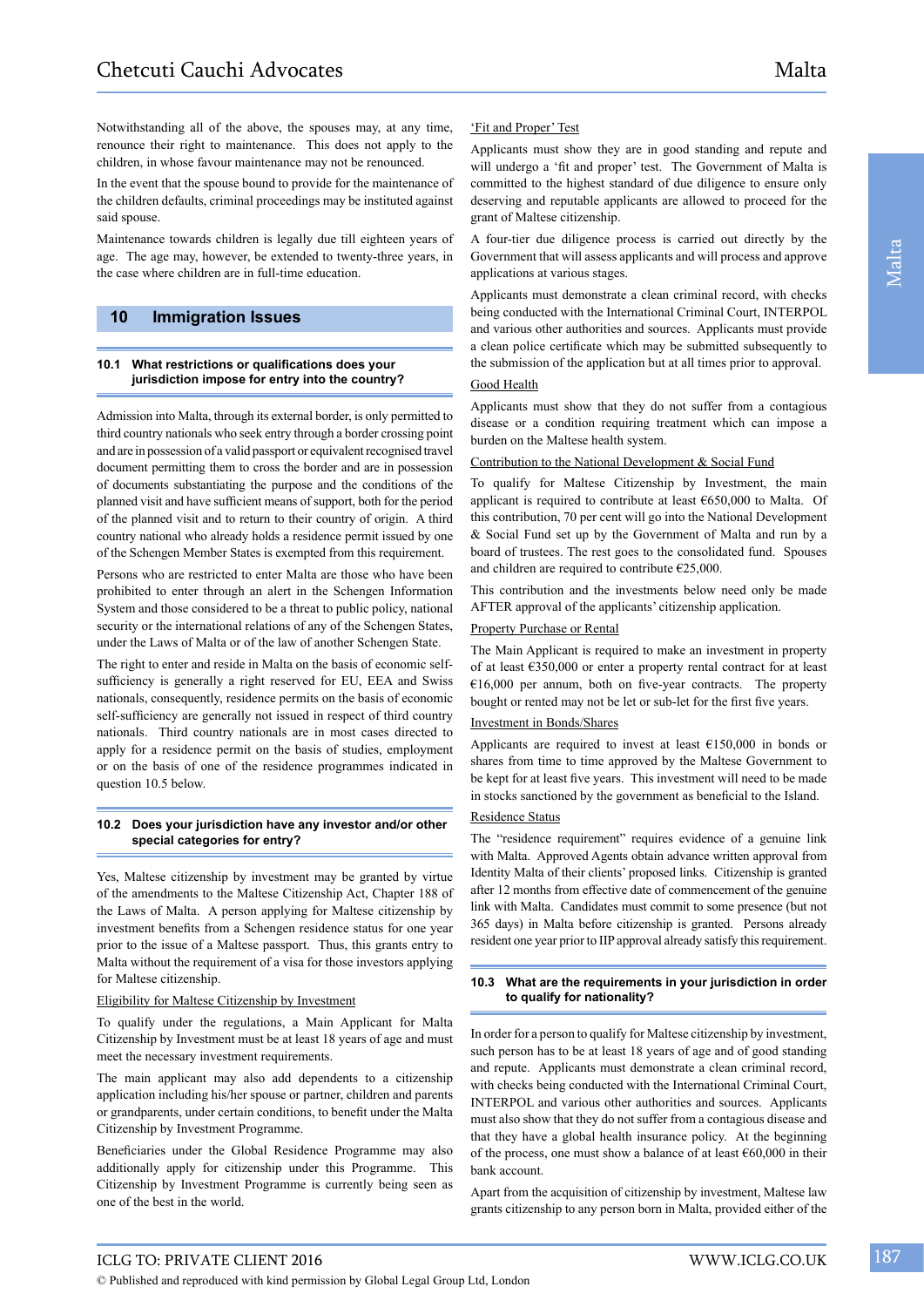parents is also a citizen of Malta. Maltese law can also be acquired by descent if an applicant proves that one of his descendants was born in Malta from a parent also born in Malta. Adopted persons also acquire Maltese citizenship automatically provided they are under 10 years of age. Foreign citizens married to a Maltese spouse can also register for Maltese citizenship after being married for five years.

#### **10.4 Are there any taxation implications in obtaining nationality in your jurisdiction?**

Maltese citizenship alone does not change the tax treatment of an individual. The basis for taxation under the Maltese tax system are based on domicile and residence – not citizenship. The grant of Maltese citizenship to a non-domiciliary of Malta does not cause the beneficiary to acquire a new domicile of choice in Malta. Residence for tax purposes is established by demonstrating an intention to reside in Malta indefinitely and definitely on the basis of a day count of 183 days.

#### **10.5 Are there any special tax/immigration/citizenship programmes designed to attract foreigners to become resident in your jurisdiction?**

The other modes of residence in Malta are represented through the different Malta residence options available.

The Malta Ordinary Residence status is an attractive residence status currently available to EU & EEA nationals and nationals of Switzerland, Liechtenstein, Norway and Iceland seeking to transfer their tax residence to a safe, high quality and tax-efficient jurisdiction such as Malta. Applicants for ordinary residence status must demonstrate financial independence by providing a bank statement showing a balance of at least  $E14,000$ , if single or else €23,000, if married. Ordinary residents must also evidence their local residential address by purchasing or renting a house or apartment in Malta. This needs to be available at the time of filing of the application.

The Residence Programme known as TRP is a programme designed to attract individuals who are nationals of the EU, EEA or Switzerland and who are not permanent residents of Malta. For a person to be eligible to the Malta Residence Programme, one must own or rent property which the individual occupies as his principal place of residence worldwide. When purchasing a property, its value must be of at least  $\epsilon$ 275,000 and of  $\epsilon$ 220,000 when the property is in the south of Malta or in Gozo. When renting a property, the values are set at €9,600 per annum for immovable property in Malta and €8,750 per annum for immovable property in Gozo or the south of Malta. Here it is important to note that the qualifying property may not be let or sub-let. An applicant must show that he is economically self-sufficient to maintain himself and his dependant without making use of the social assistance system in Malta. The applicant must be in possession of sickness insurance which covers himself and his dependants in respect of all risks across the whole of the EU normally covered for Maltese nationals. The applicant is to be a fit and proper person and must produce a police conduct certificate issued not earlier than six months prior to the date of submission of the application, together with a sworn declaration taken before a Commissioner for Oaths in Malta confirming that the applicant is not subject to any ongoing civil or criminal proceedings.

The Malta Global Residence Programme known as GRP is a programme designed to attract individuals who are not nationals of the EU, EEA or Switzerland and who are not long-term residents. Individuals benefitting from this Programme are not precluded from working in Malta, provided they satisfy the requisite conditions for

obtaining a work permit. The aim of the Malta Global Residence Programme is to formally recognise as tax resident for Maltese tax purposes those foreign nationals satisfying the eligibility criteria of the Malta Global Residence Programme. The Maltese Residence Programme requires that an economically self-sufficient residence candidate maintains a permanent address in Malta in the form of residential property purchased or rented in Malta or Gozo. Permit holders are required to reside not more than 183 days in any foreign jurisdiction in any year. One application can include the main applicant as his spouse, financially dependent ascendants and other non-family members and dependent relatives that are shown to be *bona fide* members of the household. Children under the age of 25 are automatically eligible for inclusion. Applicants must demonstrate their financial self-sufficiency and must be in possession of valid sickness insurance cover. Within 12 months of taking up residence under the Malta Global Residence Programme, the residence permit holder needs to comply with the requirement of acquiring or renting property in Malta. Residence candidates are required to demonstrate that an address is available to them in Malta by buying or renting property in Malta. Candidates for the residence programme need to meet minimum property value requirements at  $E$ 275,000 for property in Malta and  $E$ 220,000 for property in Gozo and the Southern Region of Malta. Candidates have the option to rent property in Malta at €9,600 or property in Gozo and the Southern Region of Malta at €8,750 in annual rent.

The Malta Residency by Investment Programme is designed to attract reputable individuals and their dependents who are not nationals of the EU/EEA and who are not long-term residents or residents in Malta under any other Residence programme. Malta's Schengen membership and full implementation of the Schengen Area Treaty since 2007 offers holders of the Investor Visa greater ease of travel within the Schengen Area and the right to reside, settle and stay indefinitely in Malta. The Malta Investor Visa Programme beneficiaries are taxable on a remittance basis. This is because the Malta Investor Visa Programme beneficiaries are deemed to be nondomiciled residents of Malta and therefore taxable on a remittance basis (taxable only on foreign source income remitted to Malta and only to the extent remitted). Individuals are not taxed on foreign source capital remitted to Malta. Income and capital gains arising in Malta are subject to tax in Malta, whilst capital gains arising outside of Malta fall outside the scope of Maltese tax.

#### **11 Reporting Requirements/Privacy**

#### **11.1 What automatic exchange of information agreements has your jurisdiction entered into with other countries?**

Malta, as a member of the EU and several international organisations is a state committed to transparency and implements a number of international tools designed for exchange of information in financial and taxation matters. Malta signed an Intergovernmental Agreement ("IGA") with the US on 16 December 2013 to improve international tax compliance and to implement the Foreign Account Tax Compliance Act ("FATCA"). The IGA requires financial institutions in both Malta and the US to submit the information to their own tax authorities, which in turn will automatically share such information with the other tax authority.

On 19 March 2014, Malta was one of the counties which committed to the early adoption of the OECD's new standard for the automatic exchange of information between tax authorities, also known as the Common Reporting Standard (CRS).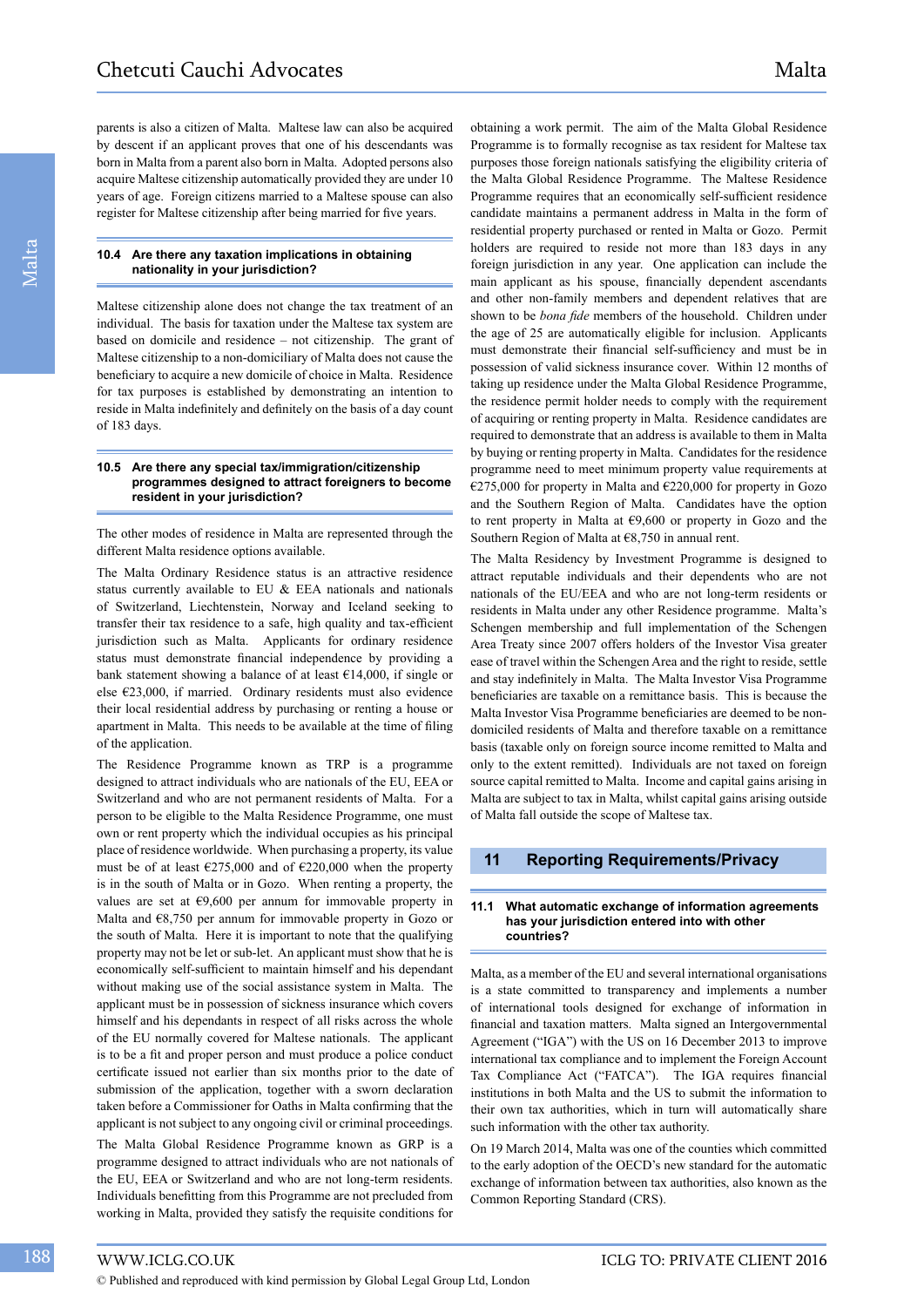Malta has also transposed several European Directives such as the Savings Directive [2003/48/EC] regarding exchange of information on interest payments made by paying agents established in their territories to individuals being residents in member states to be replaced by the new Administrative Cooperation Directive [Directive 2014/107/EU].

To date, Malta has double taxation treatises in force with over 70 countries most of which are largely based on the OECD Model Convention which provides for a duty on the competent authorities of the Contracting States to exchange such information as is foreseeably relevant for carrying out the provisions of the Convention or to the administration or enforcement of the domestic laws concerning taxes of every kind. Furthermore, Malta has also concluded a number of Tax Information Exchange Agreements with the Bahamas, Bermuda, Cayman Islands and Gibraltar.

#### **11.2 What reporting requirements are imposed by domestic law in your jurisdiction in respect of structures outside your jurisdiction with which a person in your jurisdiction is involved?**

There are no reporting requirements in respect of structures outside of the jurisdiction which a person in the jurisdiction is involved with.

**11.3 Are there any public registers of owners/beneficial owners/trustees/board members of, or of other persons with significant control or influence over companies, foundations or trusts established or resident in your jurisdiction?**

No, there are not.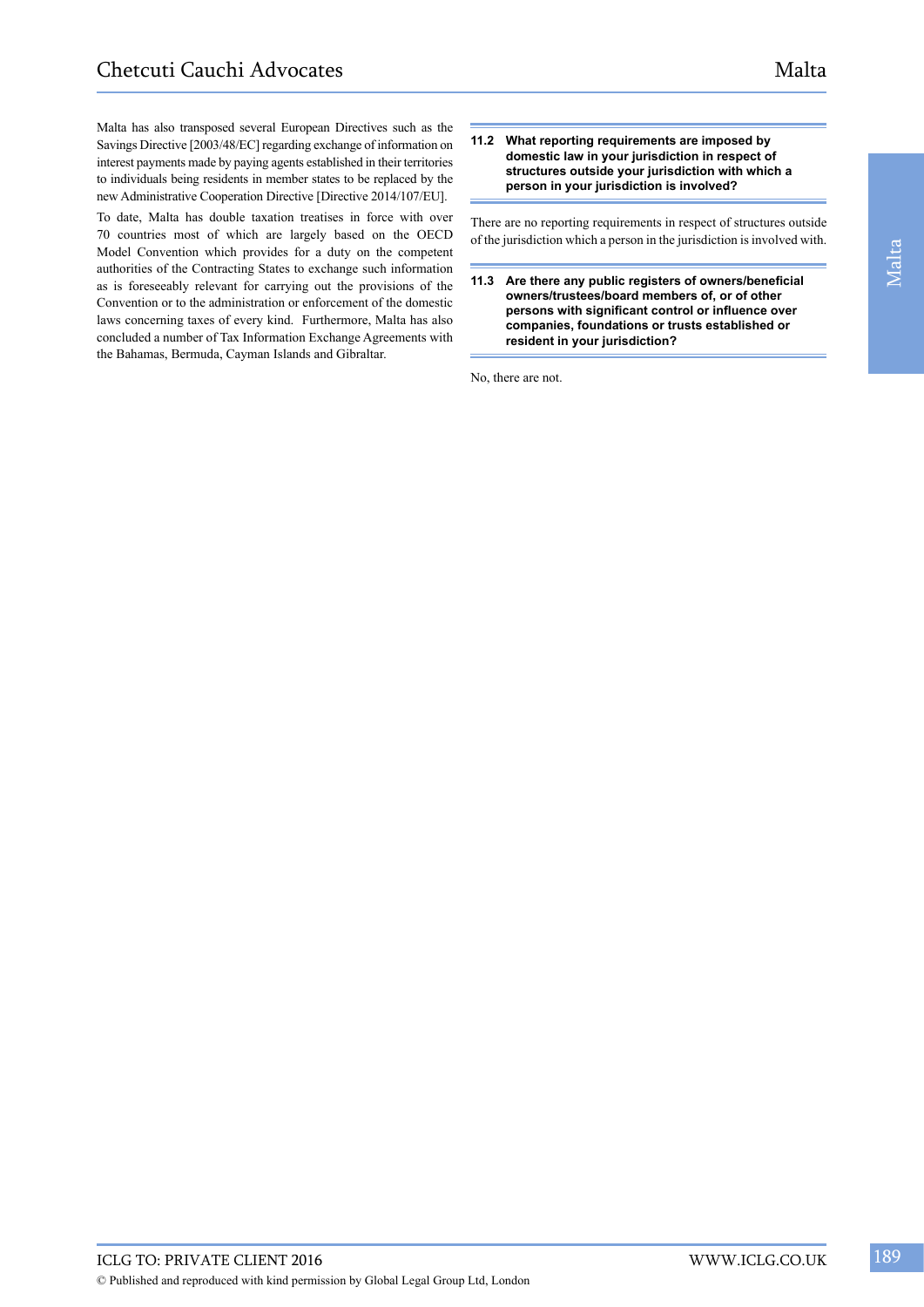## **Dr. Jean-Philippe Chetcuti**

Chetcuti Cauchi Advocates 120, St. Ursula Street Valletta, VLT 1236 Malta

*Tel: +356 2205 6105 Email: jpc@cclex.com URL: www.cclex.com*

Jean-Philippe is a co-founder and senior partner of Chetcuti Cauchi. He has significant experience in advising local and foreign corporations and investors in Europe, and acts as legal counsel and tax consultant to individuals, business families and companies seeking a tax-efficient commercial or residential base in Malta and/or Cyprus. His main specialisation is supporting UHNWI and private clients in relation to their immigration and estate planning requirements.

Jean-Philippe is recognised for his in-depth experience in trust and estate administration and corporate and asset protection structures, and for his handling of sophisticated domestic and international transactions. He is a key advisor on European citizenship by investment programmes and acts for family offices around the globe.

His leadership is especially recognised in the area of Maltese immigration law and he has represented a number of professional associations on policy reform issues concerning Malta's attractiveness for foreign retirees and expatriates.



#### **Dr. Priscilla Mifsud Parker**

Chetcuti Cauchi Advocates 120, St. Ursula Street Valletta, VLT 1236 Malta

*Tel: +356 2205 6121 Email: pmp@cclex.com URL: www.cclex.com*

Priscilla is one of the partners of Chetcuti Cauchi and she heads the corporate services department with the firm's corporate administration arm. She is mainly specialised in the use of European trusts and estate planning strategies for wealth preservation and succession planning.

Priscilla's practice revolves around assisting clients in business startup stage or with acquisitions, corporate restructurings, shareholder matters and providing day-to-day company law and tax advice to companies under the firm's administration.

Priscilla has experience in advising UHNWI with their wealth structuring and wealth preservation strategies. Working closely with the firm's significantly international client base, Priscilla provides tailormade tax efficient solutions through trusts and corporate structures set up in Malta and Cyprus. She is also heavily involved in executive relocation planning and related legal and tax matters.



Chetcuti Cauchi Advocates is a law firm serving successful entrepreneurs, business families and institutions using the financial centres of Malta and Cyprus, and their advisors around the globe. With offices in Malta, Cyprus and London, we advise clients seamlessly on their business and private legal needs both at home and abroad. Our unique **multi-disciplinary** set-up of over 80 lawyers, tax advisors, accountants, company administrators and relocation advisors allows us to provide the full spectrum of legal, tax, company formation, immigration, corporate relocation, Malta Residency, Malta Citizenship by Investment, Malta Golden Visa and fiduciary services to clients using Malta and Cyprus for international tax planning, crossborder business structuring and wealth management solutions. This cross-functional arrangement appeals to discerning clients that range from High Net Worth individuals and families, to entrepreneurs and blue chip companies. The firm serves as a **trusted advisor** to personal and corporate end-clients as well as international law firms, tax advisors, accountants, private bankers and family offices worldwide.

We maintain **key strengths** in corporate law, international tax, intellectual property, immigration law, property law and trusts. Despite being a top-five law firm by size, the partners and seniors continue the firm's **tradition** of providing specialised legal services of unrivalled quality, responsively. This is rendered more valuable through their delivery in a personalised environment built around our clients' personal or commercial realities. The firm has built a name for serving **today's and tomorrow's industries** with significant commercial awareness, including the financial services, online gambling, pharma, life-sciences, digital games, aviation and super-yacht industries, combining specialist business law and international private wealth advice.

The firm is strong in asset structuring, including Aircraft & Yacht ownership and VAT minimisation solutions. CCA enjoys a strong financial services practice serving the Hedge Funds, Forex, Investment Services, Binary Options and Electronic Money Institutions EMIs. Besides traditional strengths in IP Law and Shipping, CCA runs a good show in the technology law sector, servicing the largest players in the regulated Internet Gambling and Digital Gaming sectors.

Offices:

- Cyprus: 75 Prodromou Avenue 1st Floor 2063 Nicosia, Cyprus.
- Malta: 120, St Ursula Street, Valletta, VLT 1236, Malta.
- London: 259, Temple Chambers, 3-7, Temple Avenue, London, EC4Y 0HP, UK.